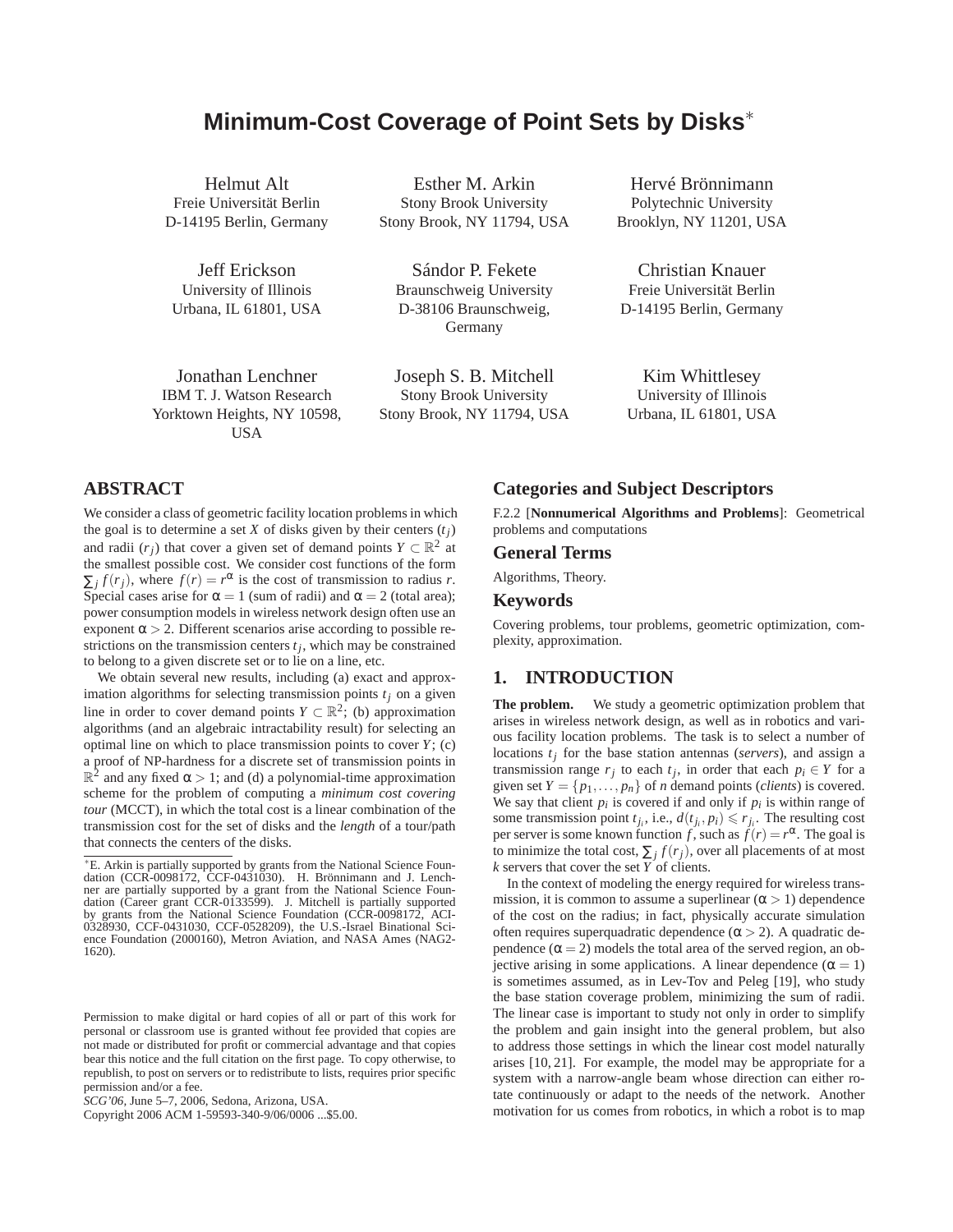or scan an environment with a laser scanner [13, 14]: For a fixed spatial resolution of the desired map, the time it takes to scan a circle corresponds to the number of points on the perimeter, i.e., is proportional to the radius.

Our problem is a type of clustering problem, recently named *min-size k-clustering* by Bilò et al. [7]. Clustering problems tend to be NP-hard, so most efforts, including ours, are aimed at devising an approximation algorithm or a polynomial-time approximation scheme (PTAS).

We also introduce a new problem, which we call *minimum cost covering tour* (MCCT), in which we combine the problem of finding a short tour and placing covering disks centered along it. The objective is to minimize a linear combination of the tour length and the transmission/covering costs. The problem arises in the autonomous robot scanning problem [13,14], where the covering cost is linear in the radii of the disks, and the overall objective is to minimize the total time of acquisition (a linear combination of distance travelled and sum of scan radii). Another motivation is the distribution of a valuable or sensitive resource: There is a tradeoff between the cost of broadcasting from a central location (thus wasting transmission or risking interception) and the cost of travelling to broadcast more locally, thereby reducing broadcast costs but incurring travel costs.

**Location Constraints.** In the absence of constraints on the server locations, it may be optimal to place one server at each demand point. Thus, we generally set an upper bound, *k*, on the number of servers, or we restrict the possible locations of the servers. Here, we consider two cases of location constraints:

(1) Servers are restricted to lie in a discrete set  $\{t_1, \ldots, t_m\}$ ; or

(2) Servers are constrained to lie on a line (which may be fully specified, or may be selected by the optimization).

**Our results.** We provide a number of new results, some improving previous work, some giving the first results of their kind.

In the discrete case studied by Lev-Tov and Peleg [19], and Biló et al. [7], we give improved results. For the discrete 1D problem where  $Y \subseteq \mathbb{R}$ , we improve their 4-approximation to a linear-time 3-approximation by using a "Closest Center with Growth" (CCG) algorithm, and, as an alternative to the previous  $O((n+m)^3)$  algorithm [19], we give a near-linear-time 2-approximation that uses a "Greedy Growth" (GG) algorithm. Unfortunately, we cannot extend our proofs to the  $1\frac{1}{2}$ D problem. Intuitively, greedy growth works as follows: start with a disk with center at each server, each disk of radius zero; among all clients, find one that requires the least radial disk growth to capture it; repeat until all clients are covered. Note that for  $\alpha \geq 2$  the 2D variants of the problem are already proved to be NP-Hard and to have a PTAS [7].

In the general 2D case with clients  $Y \subset \mathbb{R}^2$ , we strengthen the hardness result of Biló et al. [7] by showing that the discrete problem is already hard for any superlinear cost function, i.e.,  $f(r) = r^{\alpha}$ with  $\alpha > 1$ . Furthermore, we generalize the min-size clustering problem in two new directions. On the one hand, we consider less restrictive server placement policies. For instance, if we only restrict the servers to lie on a given fixed line, we give a dynamic programming algorithm that solves the problem exactly, in time  $O(n^2 \log n)$  for any  $L_p$  metric in the linear cost case, and in time  $O(n^4 \log n)$  in the case of superlinear non-decreasing cost functions. For simple approximations, our algorithm "Square Greedy" (SG) gives in time  $O(n \log n)$  a 3-approximation to the square covering problem with any linear or superlinear cost function. A small variation, "Square Greedy with Growth" (SGG), gives a 2-approximation for a linear cost function, also in time  $O(n \log n)$ . The results are also valid for covering by *Lp* disks for any *p*, but with correspondingly coarser approximation factors.

A practical example in which servers are restricted to lie along a line is that of a highway that cuts through a piece of land, and the server locations are restricted to lie along the highway. The line location problem arises when one not only needs to locate the servers, but also needs to select an optimal corridor for the placement of the highway. Other relevant examples may include devices powered by a microwave or laser beam lining up along the beam.

If the servers are restricted to lie on a horizontal line, but the location of this line may be chosen freely, then we show that the exact optimal position (with  $\alpha = 1$ ) is not computable by radicals, using an approach similar to that of Bajaj [5, 6] in addressing the unsolvability of the Fermat-Weber problem. On the positive side, we give a fully polynomial-time approximation scheme (FPTAS) requiring time  $O((n^3/\epsilon)\log n)$  if  $\alpha = 1$  and time  $O((n^5/\epsilon)\log n)$  if  $\alpha > 1$ .

For servers on an unrestricted line, of any slope, and  $\alpha = 1$ , we give  $O(1)$ -approximations (4-approximation in  $O(n^4 \log n)$  time, or  $8\sqrt{2}$ -approximation in  $O(n^3 \log n)$  time) and an FPTAS requiring time  $O((n^5/\epsilon^2) \log n)$ .

We give the first algorithmic results for the new problem, minimum cost covering tour (MCCT), which we introduce. Given a set *Y*  $\subseteq$   $\mathbb{R}^2$  of *n* clients, our goal is to determine a polygonal tour *T* and a set *X* of *k* disks of radii  $r<sub>j</sub>$  centered on *T* that cover *Y* while minimizing the cost length $(T) + C \sum r_i^{\alpha}$ . Our results are for  $\alpha = 1$ . The ratio *C* represents the relative cost of touring versus transmitting. We show that MCCT is NP-hard if *C* is part of the input. At one extreme, if *C* is small then the optimum solution is a single server placed at the circumcenter of *Y* (we can show this to be the case for  $C \leq 4$ ). At the other extreme (if *C* very large), the optimum solution is a TSP among the clients. For any fixed value of  $C > 4$ , we present a PTAS for MCCT, based on a novel extension of the *m*-guillotine methods of [20].

**Related work.** There is a vast family of clustering problems, among which are the *k-center* problem in which one minimizes max<sub>*j*</sub>  $r_j$ , the *k*-*median* problem in which one minimizes  $\sum_i d(p_i, t_{j_i})$ , and the *k-clustering* problem in which one minimizes the maximum over all clusters of the sum of pairwise distances between points in that cluster. For the geometric instances of these related clustering problems, refer to the survey by Agarwal and Sharir [1]. When *k* is fixed, the optimal solution can be found in time  $O(n^k)$  using brute force. In the plane, one of the only results for the min-size clustering problem is a small improvement for  $k = 2$  by Hershberger [17], in subquadratic time  $O(n^2/\log\log n)$ . Approximation algorithms and schemes have been proposed, particularly for geometric instances of these problems (e.g., [4]). Clustering for minimizing the sum of radii was studied for points in metric spaces by Charikar and Panigrahy [9], who present an *O*(1)-approximation algorithm using at most *k* clusters.

For the linear-cost model ( $\alpha = 1$ ), our problem has been considered recently by Lev-Tov and Peleg [19] who give an  $O((n+m)^3)$ algorithm when the clients and servers all lie on a given line (the 1D problem), and a linear-time 4-approximation in that case. They also give a PTAS for the two-dimensional case when the clients and servers can lie anywhere in the plane. Bilò et al. [7] show that the problem is NP-hard in the plane for the case  $f(r) = r^{\alpha}, \alpha \ge 2$ , either when the sets *X* and *Y* are given and *k* is left unspecified  $(k = n)$ , or when *k* is fixed but then  $X = Y$ . They give a PTAS for the linear cost case  $(\alpha = 1)$  and a slightly more involved PTAS for a more general problem in which the cost function is superlinear, there are fixed additive costs associated with each transmission server and there is a bound *k* on the number of servers.

There are many problems dealing with covering a set of clients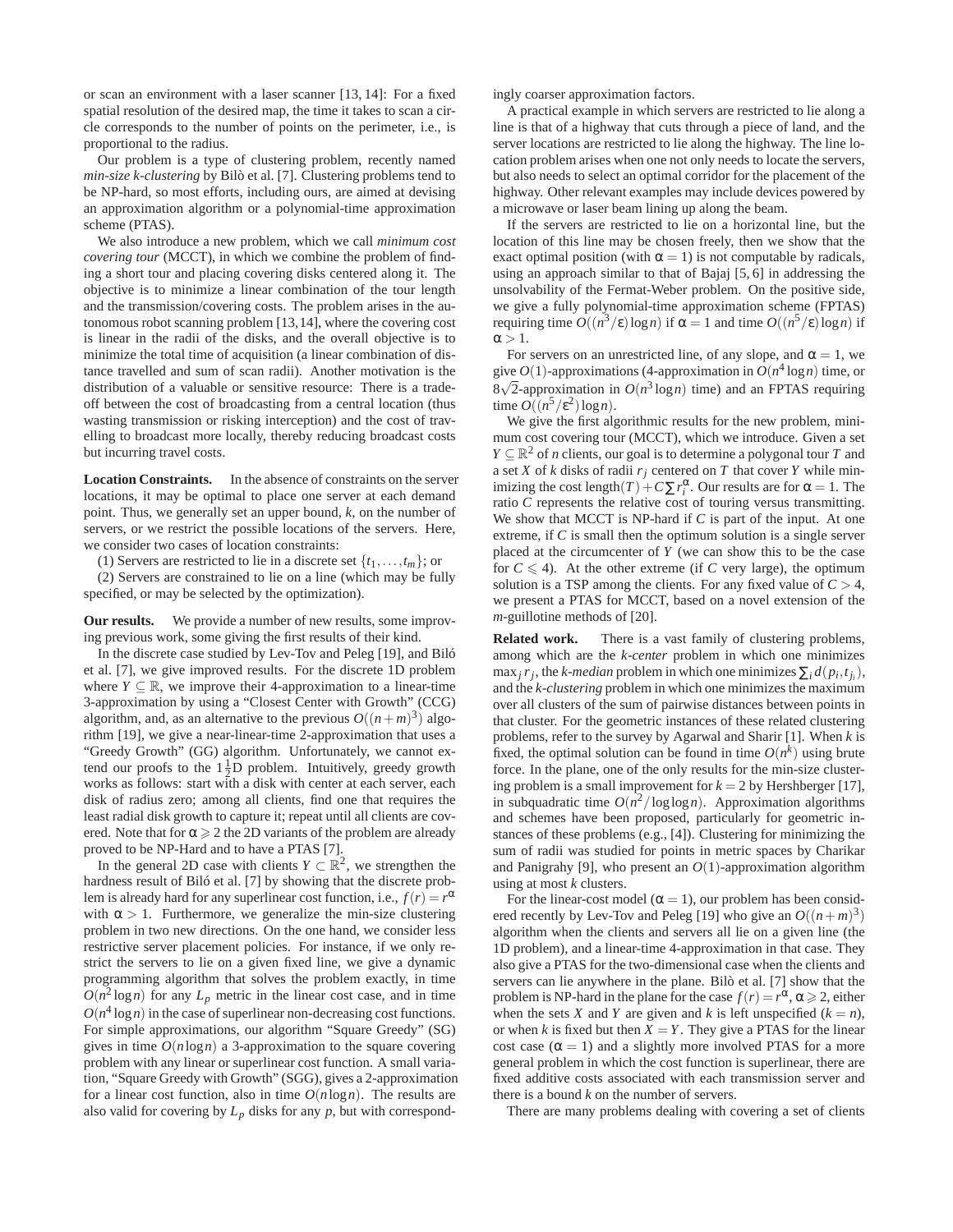by disks of *given* radius. Hochbaum and Maass [18] give a PTAS for covering with a minimum number of disks of fixed radius, where the disk centers can be taken anywhere in the plane. They introduce a "grid-shifting technique," which is used and extended by Erlebach et al. [12]. Lev-Tov and Peleg [19] and Bilò et al. [7] extend the method further in obtaining their PTAS results for the discrete version of our problem.

When a discrete set *X* of potential server locations is given, Gonzalez [16] addresses the problem of maximizing the number of covered clients while minimizing the number of servers supplying them, and he gives a PTAS for such problems with constraints such as bounded distance between any two chosen servers. In [8], a polynomial-time constant approximation is obtained for choosing a subset of minimum size that covers a set of points among a set of candidate disks (the radii can be different but the candidate disks must be given).

The closest work to our combined tour/transmission cost (MCCT) is the work on covering tours: the "lawn mower" problem [2], and the TSP with neighborhoods [3,11], each of which has been shown to be NP-hard and has been solved with various approximation algorithms. In contrast to the MCCT we study, the radius of the "mower" or the radius of the neighborhoods to be visited is specified in advance.

## **2. SCENARIO (1): SERVER LOCATIONS RE-STRICTED TO A DISCRETE SET**

## **2.1 The one-dimensional discrete problem with linear cost**

Consider the case of *m* fixed server locations  $X = \{t_1, ..., t_m\}$ , *n* client locations  $Y = \{p_1, ..., p_n\}$ , and a linear ( $\alpha = 1$ ) cost function, with clients and servers all located along a fixed line. Without loss of generality, we may assume that *X* and *Y* are sorted in the same direction, at an extra cost of  $O((n+m)\log(n+m))$ . Lev-Tov and Peleg [19] give an  $O((n+m)^3)$  dynamic programming algorithm for finding an exact solution. Bilò et al. [7] show that the problem is solvable in polynomial time for any value of  $\alpha$  by reducing it to an integer linear program with a totally unimodular constraint matrix. The complexities of these algorithms, while polynomial, is high. Lev-Tov and Peleg also give a simple "closest center" algorithm (CC) that gives a linear-time 4-approximation. We improve to a 3-approximation in linear time, and a 2-approximation in  $O(m +$ *n*log*m*) time.

We now describe an algorithm which also runs in linear time, but achieves an approximation factor of 3.

**Closest Center with Growth (CCG) Algorithm**: Process the clients  $\{p_1,..., p_n\}$  from left to right keeping track of the rightmost extending disk. Let  $\omega_R$  denote the rightmost point of the rightmost extending disk, and let *R* denote the radius of this disk. (In fact the rightmost extending disk will always be the last disk placed.) If ω*R* is equal to, or to the right of the next client processed,  $p_i$ , then  $p_i$ is already covered so ignore it and proceed to the next client. If *pi* is not yet covered, consider the distance of  $p_i$  to  $\omega_R$  compared with the distance of  $p_i$  to its closest center  $\hat{t}_i$ . If the distance of  $p_i$  to  $\omega_R$  is less than or equal to the distance of  $p_i$  to its closest center  $\hat{t_i}$ , then grow the rightmost extending disk just enough to capture  $p_i$ . Otherwise use the disk centered at  $\hat{t}_i$  of radius  $|p_i - \hat{t}_i|$  to cover  $p_i$ .

LEMMA 1. *For*  $\alpha = 1$ , *CCG yields a* 3*-approximation to OPT in*  $O(n+m)$  *time.* 

The proof is similar to that of the next lemma, and omitted in this version.

If we consider a single disk *D* with clients  $p_L$  and  $p_R$  on the left and right edges of *D*, associated centers  $\hat{x}_L$ ,  $\hat{x}_R$  at distances respectively radius(*D*)−ε to the left and radius(*D*)−ε to the right, along with a dense set of clients in the left hand half of *D* we see that 3 is the best possible constant for CCG.

Finally we offer an algorithm that achieves a 2-approximation but runs in time  $O(m+n\log m)$ .

**Greedy Growth (GG) Algorithm**: Start with a disk with center at each server all of radius zero. Now, amongst all clients, find the one which requires the least radial disk growth to capture it. Repeat until all clients are covered. An efficient implementation uses a priority queue to determine the client that should be captured next. One can set up the priority queue in  $O(m)$  time. Note that the priority queue will never have more than 2*m* elements, and that each *pi* eventually gets captured, either from the right or from the left. Each capture can be done in time *O*(log*m*) for a total running time of  $O(m+n\log m)$ .

LEMMA 2. *For*  $\alpha = 1$ *, GG yields a 2-approximation to OPT in*  $O(m+n \log m)$  *time.* 

**Proof.** Define intervals  $J_i$  as follows: when capturing a client  $p_i$ from a server  $t_j$  whose current radius (prior to capture) is  $r_j$ , let  $J_i = (t_j + r_j, p_i]$  if  $p_i > t_j$ , and  $J_i = [p_i, t_j - r_j]$  otherwise. Our first trivial yet crucial observation is that  $J_i \cap J_k = \emptyset$  if  $i \neq k$ . Also note that the sum of the lengths of the  $J_i$  is equal to the sum of the radii in the GG cover.

Consider now a fixed disk *D* in OPT, centered at  $t_D$ , and the list of intervals  $J_i$  whose  $p_i$  is inside  $D$ . As before, at most one such  $J_i$ extends outward to the right from the right edge of *D*. If so, call it  $J_R$ , and define  $J_L$  symmetrically. If  $J_R$  exists, it cannot extend more than radius(*D*) to the right of *D*. Let  $\lambda = \text{length}(J_R)$ . We argue that there is an interval of length  $\lambda$  in *D*, to the right of  $t_D$ , which is free of  $J_i$ 's. It follows that there is at most radius( $D$ ) worth of segments to the right of  $t_D$ . Of course, this is also true if  $J_R$  does not exist. By symmetry, there is also radius(*D*) worth of segments to the left of *tD*, whether *JL* exists or not, yielding the claimed 2-approximation.

Assume *JR* exists. Then the algorithm successively extends *JR* by growth to the left up to some maximum point (possibly stopping right at *pR*). Since the growth could have been induced by clients to the right of  $J_R$ , that maximum point is not necessarily a client. There is, however, some client inside *D* that is captured last in this process. This client  $p_i$  (possibly  $p_R$ ) cannot be within λ of *tD*, since otherwise it would have been captured prior to the construction of *JR*.

If there is no client between  $t_D$  and  $p_i$  we are done, since then there could be no interval  $J_k$  in between. Thus consider the client  $p_{i-1}$  just to the left of *p<sub>i</sub>*. Suppose  $d(p_{i-1}, p_i) \ge \lambda$ . Then, if  $p_{i-1}$ is eventually captured from the left, we would have the region between  $p_{i-1}$  and  $p_i$  free of  $J_k$ 's and be done. On the other hand, if  $p_{i-1}$  is captured from the right, it must be captured by a server between  $p_{i-1}$  and  $p_i$ , and that server is at least  $\lambda$  to the left of  $p_i$  since otherwise  $p_i$  would be captured by that server prior to  $p_R$ . This leaves the distance from the server to  $p_i$  free of  $J_k$ 's.

Hence the only case of concern is if  $d(p_{i-1}, p_i) < \lambda$ . Clearly  $p_{i-1}$  must not have been captured at the time when  $p_R$  is captured since otherwise  $p_i$  would have been captured before  $p_R$ , contradicting the assumption that  $p_i$  is captured by growth leftward from  $p_R$ . Similarly, there cannot be a server between  $p_{i-1}$  and  $p_i$ , since otherwise both  $p_{i-1}$  and  $p_i$  would be captured before  $p_R$ . Together with the definition of  $p_i$ , this implies that  $p_{i-1}$  is captured from the left. Therefore, to the left of *pi*−1, there must be one or more intervals  $\{J_{l_i}\}$  whose length is at least  $\lambda$  that are constructed before  $p_{i-1}$ is captured. Similarly, to the right of  $p_i$ , there must be some one or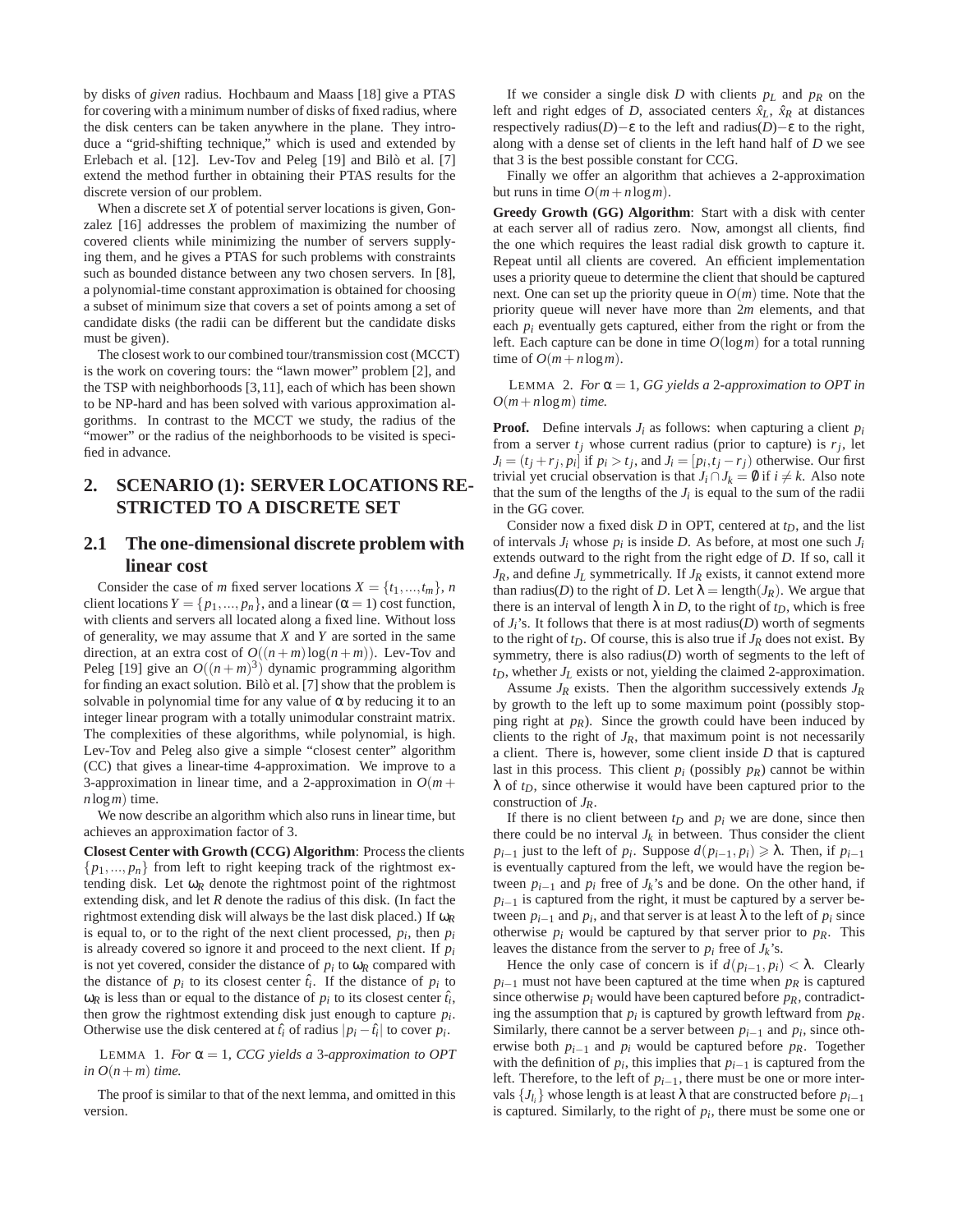more intervals  $\{J_{r_j}\}$  whose length is at least  $\lambda$ , constructed before  $p_i$  is captured. However, either the last  $J_{l_i}$  is placed before the last  $J_{r_j}$  or vice versa. In the first case, there are no  $\lambda$  length obstructions left in the left-hand subproblem, so *pi*−<sup>1</sup> will be covered, and with  $\lambda$  length obstructions remaining in the right subproblem,  $p_i$  will be captured by growth rightward. The second case is symmetrical to the first. In either case we have a contradiction.  $\Box$ 

To see that the factor 2 is tight, just consider servers at  $-2+\epsilon,0$ and  $2-\varepsilon$  and clients at  $-1$  and 1.

## **2.2 Hardness of the two-dimensional discrete problem with superlinear cost**

In 2D, we sketch an NP-hardness proof, for any  $\alpha > 1$ . This strengthens the NP-hardness proof of [7], which only works in the case  $\alpha \geqslant 2$ .

THEOREM 3. *For any a fixed*  $\alpha > 1$ *, let the cost function of a circle of radius r be*  $f(r) = r^{\alpha}$ . Then it is NP-hard to decide *whether a discrete set of n clients in the plane, and a discrete set of m potential transmission points allow a cheap set of circles that covers all demand points.*

**Proof (sketch).** Let *I* be an instance of PLANAR 3SAT, and let *GI* be the corresponding variable-clause incidence graph. After choosing a suitable layout of this planar graph, resulting in integer variables with coordinates bounded by a polynomial in the size of *GI* for all vertices and edges, we replace each the vertex representing any particular variable by a closed loop, using the basic idea shown in the left of Figure 1; this allows two fundamentally different ways of covering those points cheaply (using the "odd" or the "even" circles), representing the two truth assignments. For each edge from a vertex to a variable, we attach a similar chain of points that connects the variable loop to the clause gadget; the parity of covering a variable loop necessarily assigns a parity to all incident chains. Note that choosing sufficiently fine chains guarantees that no large circles can be used, as the overall weight of all circles in a cheap solution will be less than 1. (It is straightforward to see that for any fixed  $\alpha > 1$ , this can be achieved by choosing coordinates that are polynomial in the size of *GI* , with the exponent being  $O(1/(\alpha-1))$ .)



**Figure 1.** (Left) The switch structure of a variable gadget. Note how there are two fundamentally different ways to cover all points cheaply. (Right) The structure of a clause gadget. One small circle is needed for picking up the client point at the center of the gadget.

For the clauses choose a hexagonal arrangement as shown in the right of Figure 1: There is one central point that must be covered somehow; again,  $\alpha > 1$  guarantees that it is cheaper to do this from a nearby transmission point, rather than increasing the size of a circle belonging to a chain gadget.

Now it is straightforward to see that there is a cheap cover, using only the forced circles, iff the truth assignment corresponding to the covering of variabe loops assures that each clause has at least one satisfying variable.  $\Box$ 

## **3. SCENARIO (2): SERVER LOCATIONS RESTRICTED TO A LINE**

### **3.1 Servers along a fixed horizontal line**

#### 3.1.1 *Exact solutions*

Suppose that the servers are required to lie on a fixed horizontal line, which we take without loss of generality to be the *x*-axis. Such a restriction could arise naturally (e.g., the servers must be connected to a power line, must lie on a highway, or in the main corridor in a building). In addition, this case must be solved first before attempting to solve the more general problem—along a polygonal curve.

In this section, we describe dynamic programming algorithms to compute a set of server points of minimum total cost. For notational convenience, we assume that the clients *Y* are indexed in left-toright order. Without loss of generality, we also assume that all the clients lie on or above the *x*-axis, and that no two clients have the same *x*-coordinate. (If a client  $p_i$  lies directly above another client  $p_j$ , then any circle enclosing  $p_i$  also encloses  $p_j$ , so we can remove  $p_j$  from *Y* without changing the optimal cover.)

Let us call a circle *C pinned* if it is the leftmost smallest axiscentered circle enclosing some fixed subset of clients. Equivalently, a circle is pinned if it is the leftmost smallest circle passing through a chosen client or a chosen pair of clients. Under any *Lp* metric, there are at most  $O(n^2)$  pinned circles. As long as the cost function *f* is non-decreasing, there is a minimum-cost cover consisting entirely of pinned circles.

**Linear Cost.** If the cost function *f* is linear (or sublinear), we easily observe that the circles in any optimum solution must have disjoint interiors. (If two axis-centered circles of radius  $r_i$  and  $r_j$ intersect, they lie in a larger axis-centered circle of radius at most  $r_i + r_j$ .) In this case, we can give a straightforward dynamic programming algorithm that computes the optimum solution under any *Lp* metric.

The algorithm given in Figure 2 (left) finds the minimum-cost cover by disjoint pinned circles, where distance is measured using any  $L_p$  metric. We call the rightmost point enclosed by any pinned circle *C* the *owner* of *C*.

If we use brute force to compute the extreme points enclosed by each pinned circle and to test whether any points lie directly above a pinned circle, this algorithm runs in  $O(n^3)$  time. With some more work, however, we can improve the running time by nearly a linear factor.

This improvement is easiest in the *L*∞ metric, in which circles are axis-aligned squares. Each point  $p_i$  is the owner of exactly  $i$ pinned squares: the unique axis-centered square with  $p_i$  in the upper right corner, and for each point  $p_j$  to the left of  $p_i$ , the leftmost smallest axis-centered square with  $p_i$  and  $p_j$  on its boundary. We can easily compute all these squares, as well as the leftmost point enclosed by each one, in  $O(i \log i)$  time. (To simplify the algorithm, we can actually ignore any pinned square whose owner does not lie on its right edge.) If we preprocess *P* into a priority search tree in  $O(n \log n)$  time, we can test in  $O(\log n)$  time whether any client lies directly above a horizontal line. The overall running time is now  $O(n^2 \log n)$ .

For any other  $L_p$  metric, we can compute the extreme points enclosed by all  $O(n^2)$  pinned circles in  $O(n^2)$  time using the following duality transformation. If *C* is a circle centered at  $(x,0)$  with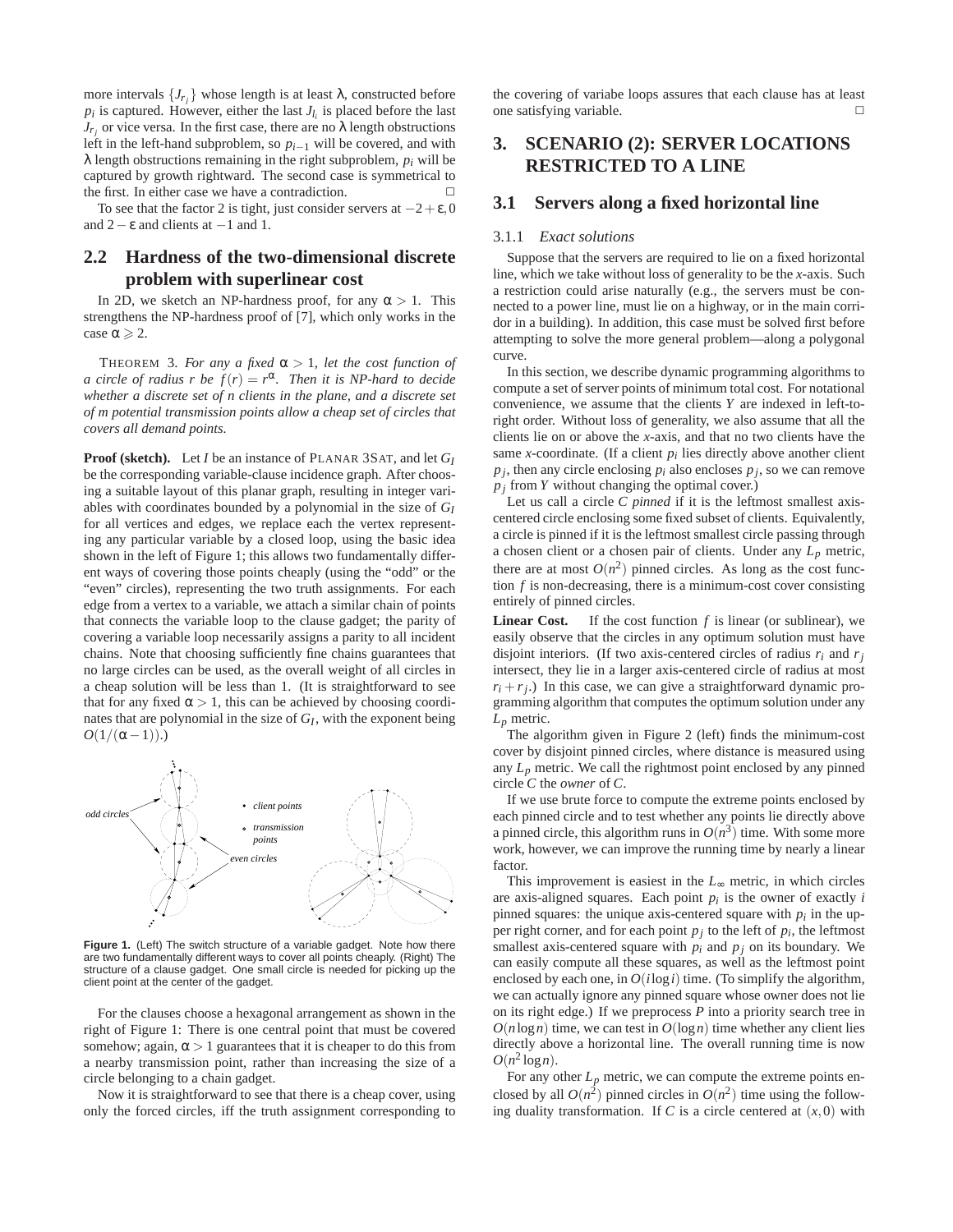radius *r*, let  $C^*$  be the point  $(x, r)$ . For each client  $p_i$ , let  $p_i^* =$  ${C^*}|C$  is centered on the *x*-axis and  $p_i ∈ C$ }, and let  $Y^* = {p_i^*} | p_i ∈ C$ *Y*}. We easily verify that each set  $p_i^*$  is an infinite *x*-monotone curve. (Specifically, in the Euclidean metric, the dual curves are hyperbolas with asymptotes of slope  $\pm 1$ .) Moreover, any two dual curves  $p_i^*$  and  $p_j^*$  intersect exactly once; i.e.,  $Y^*$  is a set of pseudolines. Thus, we can compute the arrangement of  $Y^*$  in  $O(n^2)$  time. For each pinned circle  $C$ , the dual point  $C^*$  is either one of the clients  $p_i$  or a vertex of the arrangement of dual curves  $Y^*$ . A circle *C* encloses a client  $p_i$  if and only if the dual point  $C^*$  lies on or above the dual curve  $p_i^*$ . After we compute the dual arrangement, it is straightforward to compute the leftmost and rightmost dual curves below every vertex in  $O(n^2)$  time by depth-first search.

Finally, to test efficiently whether any points lie directly above an axis-centered  $(L_p)$  circle, we can use the following two-level data structure. The first level is a binary search tree over the *x*coordinates of *Y*. Each internal node *v* in this tree corresponds to a canonical vertical slab  $S_v$  containing a subset  $p_v$  of the clients. For each node *v*, we partition the *x*-axis into intervals by intersecting it with the furthest-point Voronoi diagram of  $p_{\nu}$ , in  $O(|p_{\nu}| \log |p_{\nu}|)$ time. To test whether any points lie above a circle, we first find a set of  $O(\log n)$  disjoint canonical slabs that exactly cover the circle, and then for each slab  $S<sub>v</sub>$  in this set, we find the furthest neighbor in  $p<sub>v</sub>$  of the center of the circle by binary search. The region above the circle is empty if and only if all  $O(log n)$  furthest neighbors are inside the circle. Finally, we can reduce the overall cost of the query from  $O(\log^2 n)$  to  $O(\log n)$  using fractional cascading. The total preprocessing time is  $O(n \log^2 n)$ .

THEOREM 4. *Given n clients in the plane, we can compute in*  $O(n^2 \log n)$  *time a covering by circles (in any fixed*  $L_p$  *metric) centered on the x-axis, such that the sum of the radii is minimized.*

**Superlinear Cost.** A similar dynamic programming algorithm computes the optimal covering under any superlinear (in fact, any *non-decreasing*) cost function *f* . As in the previous section, our algorithm works for any  $L_p$  metric. For the moment, we will assume that *p* is finite.

Although two circles in the optimal cover need not be disjoint, they cannot overlap too much. Clearly, no two circles in the optimal cover are nested, since the smaller circle would be redundant. Moreover, the highest point (or *apex*) of any circle in the optimal cover must lie outside all the other circles. If one circle *A* contains the apex of a smaller circle *B*, then the lune  $B \setminus A$  is completely contained in an even smaller circle *C* whose apex is the highest point in the lune; it follows that *A* and *B* cannot both be in the optimal cover. See Figure 3(a).



**Figure 3.** (a) The apex of each circle in the optimal cover lies outside the other circles. (b) The points *Y<sup>C</sup>* lie in the shaded region. (c) If *A* and *C* are adjacent circles in the optimal covering, the shaded region *B*(*A*,*C*) is empty.

To compute the optimal cover of *Y*, it suffices to consider subproblems of the following form. For each pinned circle *C*, let *Y<sup>C</sup>* denote the set of clients outside *C* and to the left of its center; see Figure 3(b). Then for each pinned circle *C*, we have  $cost(Y_C)$  =  $\min_A(f(radius(A)) + cost(Y_A))$ , where the minimum is taken over all pinned circles *A* satisfying the following conditions: (1) The center of *A* is left of the center of *C*; (2) the apex of *A* is outside *C*; (3) the apex of *C* is outside *A*; and (4) *A* encloses every point in  $Y_C \setminus Y_A$ . The last condition is equivalent to there being no clients inside the region  $B(A, C)$  bounded by the *x*-axis, the circles *A* and *C*, and vertical lines through the apices of *A* and *C*; see Figure 3(c).

Our dynamic programming algorithm (Figure 2 (right)) considers the pinned circles  $C_1, C_2, \ldots, C_p$  in left to right order by their centers; that is, the center of  $C_i$  is left of the center of  $C_j$  whenever  $i < j$ . To simplify notation, let  $Y_i = Y_{C_i}$ . For convenience, we add two circles  $C_0$  and  $C_{p+1}$  of radius zero, centered far to the left and right of *Y*, respectively, so that  $Y_0 = \emptyset$  and  $Y_{p+1} = Y$ .

Implementing everything using brute force, we obtain a running time of  $O(n^5)$ . However, we can improve the running time to  $O(n^4 \log n)$  using the two-level data structure described in the previous section, together with a priority search tree. The region  $B(C_i, C_j)$  can be partitioned into two or three three-sided regions, each bounded by two vertical lines and either a circular arc or the *x*axis. We can test each three-sided region for emptiness in  $O(\log n)$ time.

THEOREM 5. Let  $f : \mathbb{R}_+ \to \mathbb{R}$  be a fixed non-decreasing cost function. Given n clients in the plane, we can compute in  $O(n^4 \log n)$ *time a covering by circles (in any fixed Lp metric) centered on the x-axis, such that the sum of the costs of the circles is minimized.*

The algorithm is essentially unchanged in the  $L_{\infty}$  metric, except now we define the apex of a square to be its upper right corner. It is easy to show that there is an optimal square cover in which no square contains the apex of any other square. Equivalently, we can assume without loss of generality that if two squares in the optimal cover overlap, the larger square is on the left. To compute the optimal cover, it suffices to consider subsets  $Y_C$  of points either directly above or to the right of each pinned square *C*. For any two squares *A* and *C*, the region  $B(A, C)$  is now either a three-sided rectangle or the union of two three-sided rectangles, so we can use a simple priority search tree instead of our two-level data structure to test whether  $B(A, C)$  is empty in  $O(\log n)$  time.

However, one further observation does improve the running time by a linear factor: Without loss of generality, the rightmost box in the optimal cover of  $Y_C$  has the rightmost point of  $Y_C$  on its right edge. Thus, there are at most  $n$  candidate boxes  $C_i$  to test in the inner loop; we can easily enumerate these candidates in  $O(n)$  time.

THEOREM 6. Let  $f : \mathbb{R}_+ \to \mathbb{R}$  be a fixed non-decreasing cost function. Given n clients in the plane, we can compute in  $O(n^3\log n)$ *time a covering by axis-aligned squares centered on the x-axis, such that the sum of the costs of the squares is minimized.*

#### 3.1.2 *Fast and simple solutions*

In this section we describe simple and inexpensive algorithms that achieve constant factor approximations for finding a minimumcost cover with disks centered along a fixed horizontal line *L*, using any  $L_p$  metric. The main idea for the proofs of this section is to associate with a given disk *D* in OPT, a set of disks in the approximate solution and argue that the set of associated disks cannot be more than a given constant factor cover of *D*, in terms of cumulative edge length, cumulative area, and so forth.

As in the previous section, the case of *L*∞ metric is the easiest to handle. By equivalence of all the  $L_p$  metrics, constantfactor *c*-approximations for squares will extend to constant-factor *c* ′ -approximations for *Lp* disks.

**Square Greedy Cover Algorithm (SG):** Process the client points in order of decreasing distance from the line *L*. Find the farthest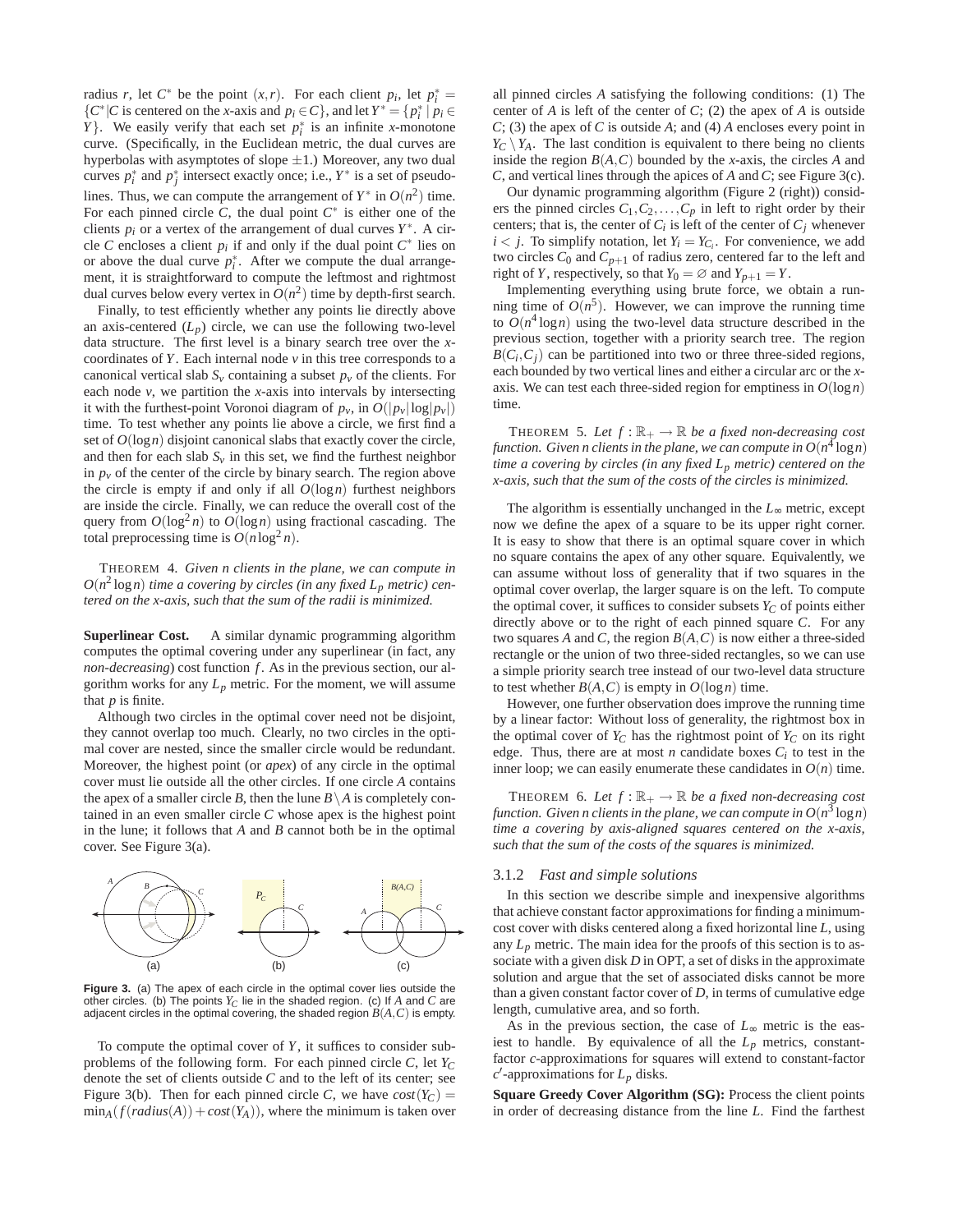

**Figure 2.** The dynamic programming algorithm: Left: linear cost; Right: superlinear cost function.

point  $p_1$  from *L*; cover  $p_1$  with a square  $S_1$  exactly of the same height as  $p_1$  centered at the projection of  $p_1$  on *L*. Remove all points covered by *S*<sup>1</sup> from further consideration and recurse, finding the next farthest point from *L* and so forth. In the case where two points are precisely the same distance from *L*, break ties arbitrarily.

Obviously, SG computes a valid covering of *Y* by construction.We begin the analysis with a simple observation.

LEMMA 7. *In the SG covering, any point in the plane (not necessarily a client) cannot be covered by more than two boxes.*

**Proof.** Suppose  $S_i$  and  $S_j$  are two squares placed during the running of SG and that  $i < j$  so that  $S_i$  was placed before  $S_j$ . Then  $S_i$  cannot contain the center point of  $S_j$  since then  $S_j$  would not have had the opportunity to be placed, and similarly *Sj* cannot contain the center point of *S<sub>i</sub>*. Now consider a point  $p \in S_i \cap S_j$ . If *p* were covered by a third square  $S_k$  then either one of  $\{S_i, S_j\}$  would contain the center of  $S_k$ , or  $S_k$  would contain the center of one of  ${S_i, S_j}$ , neither of which is possible.

THEOREM 8. *Given a set Y of n clients in the plane and any*  $\alpha \geq 1$ , *SG computes in time O(nlogn) a covering of Y by axisaligned squares centered on the x-axis whose cost is at most three times the optimal.*

**Proof.** Let  $Y = \{p_1, \ldots, p_n\}$  and consider a square *S* in OPT. We consider those squares  $\{S_i\}$  selected by SG corresponding to points  $\{p_{i_j} : p_{i_j} \in S\}$ , see Figure 4, and argue that these squares



**Figure 4.** Squares of the SG algorithm inside a square of the optimal solution.

cannot have more than three times the total edge length of *S*. The same will then follow for all of SG and all of OPT. The argument, without modification, covers the case of cost measured in terms of the sum of edge length raised to an arbitrary positive exponent  $\alpha \geq 1$ .

Arguing as in Lemma 7 it is easy to see that at most two boxes  $S_{i_j}$  associated with points  $p_{i_j} \in S$  processed by SG actually protrude outside of *S*, one on the left and one on the right. Denote by *r* the total horizontal length of these protruding parts of squares, then  $r \leq s$ , the side length of *S*, since the side length of each protruding square is at most *s* and at most half of each square is protruding.

Because of Lemma 7 the total horizontal length of all nonprotruding parts of the squares  $S_{i_j}$  is at most 2*s*, consequently all points covered by *S* in OPT are covered by a set of squares  $S_{i_j}$  in SG whose total (horizontal) edge length  $\sum_j s_{i_j}$  is at most 3*s*.

For exponents  $\alpha > 1$  observe that  $\sum_j s_{i_j} \leq 3s$  and  $0 \leq s_{i_j} \leq s$  for all *j* implies that  $\sum_j s_{i_j}^{\alpha} \leq 3s^{\alpha}$ .

To analyze the running time of the algorithm we need some more details about the data structures used: Initially, sort the points by *x*-coordinate and separately by distance from the line *L* in time  $O(n \log n)$  and process the points in order of decreasing distance from *L*. As the point  $p_i$  at distance  $d_i$  from *L* is processed, we throw away points which are within horizontal distance *di* from *p*<sup>*i*</sup>. This takes time  $O(\log n + k_i)$  time where  $k_i$  is the number of points within  $d_i$  from  $p_i$ . Since we do this up to  $n$  times with  $k_1 + \cdots + k_l = n$  the total running time is  $O(n \log n)$ .

For the linear cost function, it is easy to modify the SG algorithm to get a 2-approximation algorithm.

**Square Greedy with Growth Algorithm (SGG):** Process the points as in SG. However, if capturing a point  $p_i$  by a square  $S_i$  would result in an overlap with already existing square  $S_j$  then, rather than placing  $S_i$ , grow  $S_j$  just enough to capture  $p_i$ , keeping the vertical edge furthest from  $p_i$  at the same point on  $L$ . If placing  $S_i$  would overlap two squares, grow the one which requires the smallest edge extension. Break ties arbitrarily.

A proof somewhat similar to that of Lemma 2 shows that:

THEOREM 9. *Given n clients in the plane, SGG computes in time O*(*n*log*n*) *a covering by axis-aligned squares centered on the x-axis whose cumulative edge length is at most twice the optimal.*

**Proof.** As we process points  $p_i$  using SGG, attribute to each point  $p_i$  a line segment  $s_i$  along *L* as follows. If processing  $p_i$  resulted in the placement of a square  $S_i$  centered at the projection of  $p_i$  in *L* then attribute to  $p_i$  the projection on *L* of a horizontal edge of  $S_i$  (Case 1). If, on the other hand, processing of  $p_i$  resulted in the growing of a prior square  $S_j$  to just capture  $p_i$ , attribute to  $p_i$  the projection on *L* of the portion of the horizontal edge of the expanded  $S_j$  needed to capture  $p_i$  (Case 2). (This amount is at most the distance of  $p_i$  to  $L$  since otherwise  $p_i$  would have been fallen into case 1.) We must show that the lengths of the segments is no more than twice the edge lengths of squares in OPT.

It suffices to show that for any square *S* in OPT, the segments  $s_i$ associated with points  $p_i \in S$  processed by SGG cannot have total edge length which exceeds twice the edge length *s* of *S*.

To see this observe that the sum of the lengths of those  $s_i$  lying completely inside *S* does not exceed *s* since they are nonoverlapping. In addition, each of the parts of the at most two segments protruding from *S* can have length at most *s*/2, in case 1 for the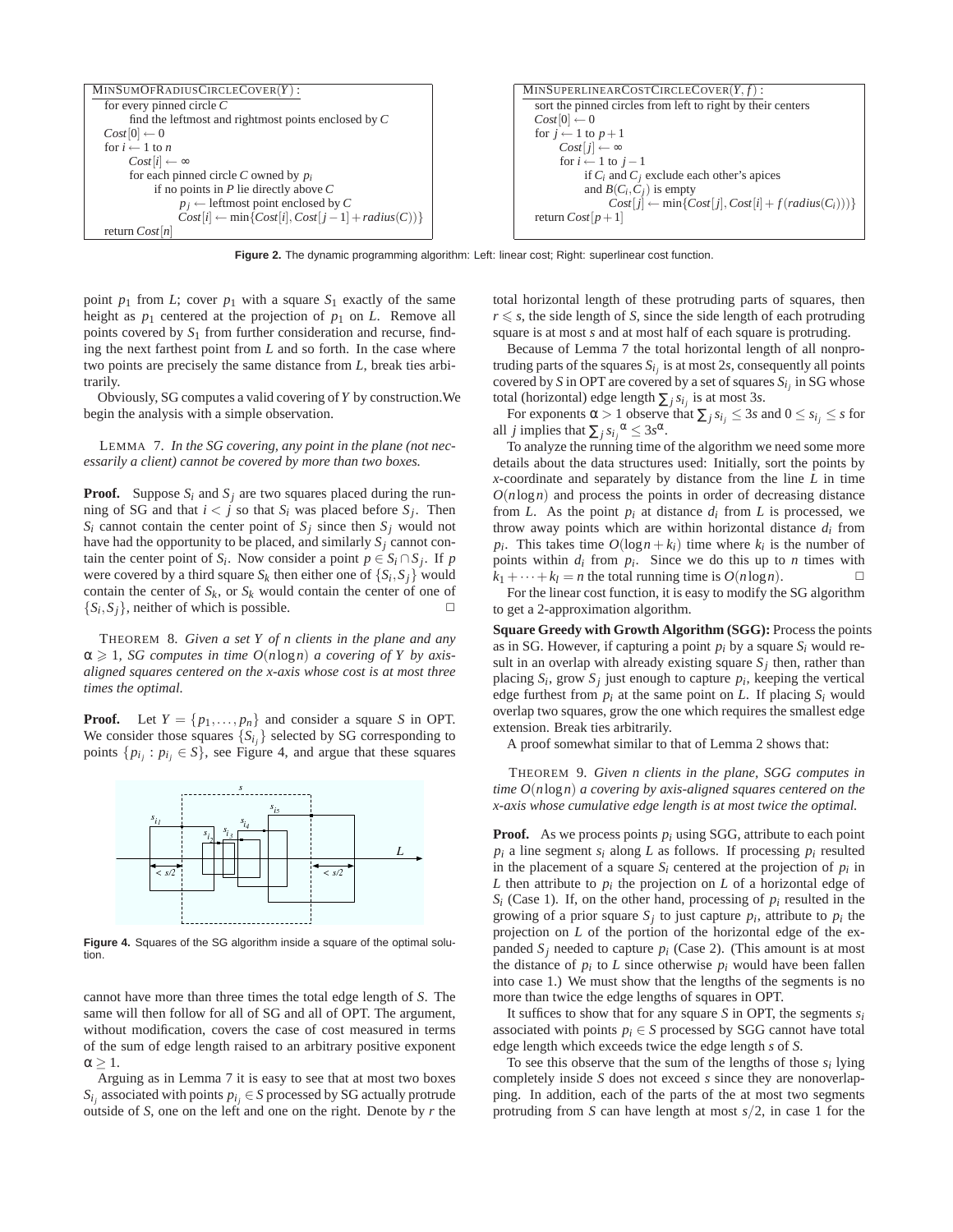same reason as in the SG algorithm, in case 2 since the total length of the segment is at most *s*/2.

In order to make SGG efficient, we proceed as in SG. In addition, we maintain a balanced binary search tree containing the *x*coordinates of the vertical sides of the squares already constructed. For each new point  $p_i$  to be processed we locate its *x*-coordinate within this structure to obtain its neighboring squares and to decide whether case 1 or case 2 applies. This can be done in time  $O(\log n)$ just as adding a new square in case 1 or updating an existing square in case 2. Removing points covered by the new or updated square is done as in SG, so that the total runtime remains  $O(n \log n)$ .  $\Box$ 

Unlike SG, SGG is not a constant factor approximation for area. Consider *n* consecutive points at height 1 separated one from the next by distance of  $1+\epsilon$ . Processing the points left to right using SGG covers all points with one square of edge length  $n + (n-1)\varepsilon$ , and so area  $O(n^2)$ , while covering all points with *n* overlapping squares each of edge length 2, uses total area 4*n*.

Finally, extending these results from squares to disks in any *Lp* metric is not difficult. Enclosing each square in the algorithm by an  $L_p$  disk leads to an approximation factor  $3c^2$  for GG and  $2c^2$ for SGG, where  $c = p^{\alpha/p}$ . In particular, for  $L_2$  disks, this yields a  $2\sqrt{2}$ -approximation for α = 1 and a 4-approximation for α = 2.

### **3.2 Finding the best axis-parallel line**

When the horizontal line  $\ell$  is not given but its orientation is fixed, we first prove that finding the best line, even for  $\alpha = 1$ , is uncomputable, then in this linear case give a simple approximation, and finally a PTAS.

#### 3.2.1 *A hardness result – uncomputability by radicals*

Our approach is similar to the approach used by Bajaj on the unsolvability of the Fermat-Weber problem and other geometric optimization problems [5, 6].

THEOREM 10. Let  $c(t) = \sum_i r_i$  denote the minimum cost of a *cover whose centers lie on the line of equation*  $y = t$ *. There exists a set Y of clients such that, if*  $t_0$  *is the value that minimizes*  $c(t)$ *, then t*<sup>0</sup> *is uncomputable by radicals.*

The proof proceeds by exhibiting such a point set and showing by differentiating  $c(t)$  that  $t_0$  is the root of a polynomial which is proven not to be solvable by radicals.

The following definitions and facts can be found in a standard abstract algebra reference; see, for example, Rotman [22]. A polynomial with rational coefficients is *solvable by radicals* if its roots can be expressed using rational numbers, the field operations, and taking *k*th roots. The *splitting field* of a polynomial  $f(x)$  over the field of rationals Q is the smallest subfield of the complex numbers containing all of the roots of  $f(x)$ . The *Galois group* of a polynomial  $f(x)$  with respect to the coefficient field  $\mathbb Q$  is the group of automorphisms of the splitting field that leave Q fixed. If the Galois group of  $f(x)$  over  $\mathbb Q$  is a symmetric group on five or more elements, then  $f(x)$  is not solvable by radicals over  $\mathbb{Q}$ .

Consider the following set of points: $\{(3,4),(-3,-2),(102,2),$  $(98, -2), (200, -2)$ . By exhaustive case analysis, we can show that the optimal solution must consist of one circle through the first two points, a second circle through the next two points, and a third circle touching the last point, and the optimal horizontal line must lie in the range −2 ≤ *y* ≤ 2. For a given value of *y* in this range, the cost of the best cover is

$$
c(y) = \sqrt{2(y-1)^2 + 18} + \sqrt{2y^2 + 8} + (2 - y).
$$

Therefore, in order to find the best horizontal line, we must minimize  $c(y)$ . Setting the derivative to zero, we obtain the equation

$$
c'(y) = \frac{2(y-1)}{\sqrt{2(y-1)^2 + 18}} + \frac{2y}{\sqrt{2y^2 + 8}} - 1 = 0.
$$

We easily verify that  $c''(y)$  is always positive. The minimum value  $c(y) \approx 8.3327196$  is attained at  $y \approx 1.4024709$ , which is a root of the following polynomial:

$$
f(y) = 1024 + 512y - 1600y^{2} + 1536y^{3} - 960y^{4}
$$

$$
+368y^{5} - 172y^{6} + 28y^{7} - 7y^{8}.
$$

Using the computational system GAP [15], we compute that the Galois group of  $f(y)$  is the symmetric group  $S_8$ , so the polynomial is not solvable by radicals.

#### 3.2.2 *Fast and simple constant-factor approximations*

The simple constant factor approximations for a fixed line can be extended to the case of approximations to the optimal solution on an arbitrary axis-parallel line with the same constant factors, though with a multiplicative factor of  $O(n^2)$  increase in running time.

#### 3.2.3 *An FPTAS for finding the best horizontal line*

We begin with the case  $\alpha = 1$ . Let *d* denote the distance between the highest and lowest point. Clearly,  $d/2 \leq \text{OPT} \leq n d/2$ . Partition the horizontal strip of height *d* that covers the points into  $2n/\epsilon$  horizontal strips, each of height  $\delta = d\varepsilon/2n$ , using  $2n/\varepsilon - 1$  regularlyspaced horizontal lines,  $\ell_i$ . For each line  $\ell_i$ , we run the exact dynamic programming algorithm, and keep the best among these solutions. Consider the line,  $\ell^*$ , that contains OPT. We can shift line  $\ell^*$  to the nearest  $\ell_i$ , while increasing the radius of each disk of OPT by at most δ, to obtain a covering of the points by disks centered on some  $\ell_i$ ; the total increase in cost is at most  $\delta n = d\varepsilon/2 \leq \varepsilon$ OPT. Thus, our algorithm computes a  $(1 + \varepsilon)$ -approximation in time  $O((n^3/\epsilon)\log n)$ .

In order to generalize this result to the case  $\alpha > 1$ , let us write PSEUDO-OPT for the lowest cost of a solution on any of the horizontal lines  $\ell_i$ , SHIFT for the result of shifting OPT to the closest of these lines, and *r*1,...,*r<sup>m</sup>* for the radii of the optimal set of disks. For an arbitrary power  $\alpha \geq 1$ , we have

PSEUDO-OPT 
$$
\leq
$$
 SHIFT  $\leq \sum_{i=1}^{m} (r_i + \delta)^{\alpha}$   
 $\leq \sum_{i=1}^{m} r_i^{\alpha} + \delta \alpha \sum_{i=1}^{m} (r_i + \delta)^{\alpha - 1}$   
 $\leq OPT(1 + \delta \alpha 2^{2\alpha - 1} n/d).$ 

The last line uses  $\delta \le d, r_i \le d$  and OPT  $\ge (d/2)^{\alpha}$ . Choosing  $\delta =$  $\epsilon d/(\alpha 2^{2\alpha-1}n)$  gives the desired  $(1+\epsilon)$ -approximation.

Together with the results from previous sections we have:

THEOREM 11. *Given n clients in the plane and a fixed*  $\alpha \geq 1$ *, there exists an FPTAS for finding an optimally positioned horizontal line and a minimum-cost covering by disks centered on that line. It runs in time*  $O((n^3/\epsilon) \log n)$  *for the linear cost case* ( $\alpha = 1$ ) *and*  $O((n^5/\epsilon)\log n)$  *for*  $\alpha > 1$ *.* 

## **3.3 Approximating the best line – any orientation**

Finally, we sketch approximation results for selecting the best line whose orientation is not given. We give both a constant factor approximation and a PTAS for the linear cost case ( $\alpha = 1$ ).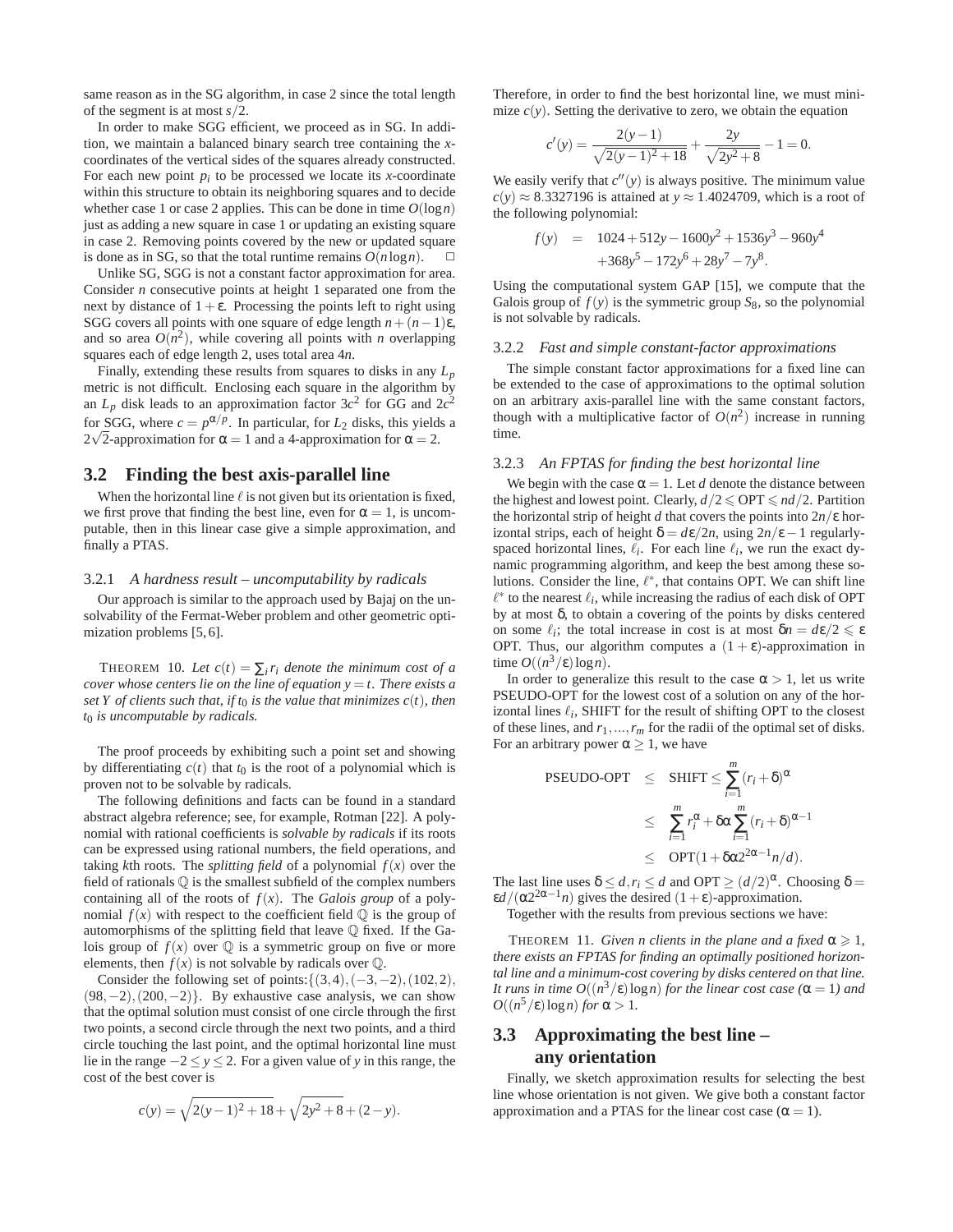#### 3.3.1 *Fast and simple constant-factor approximations*

Given a line  $\ell$ , we say that a set  $\mathcal{D}$  of disks  $D_1, \ldots, D_k$  is  $\ell$ *centered* if the centers of every disk  $C_j$  in  $\mathcal D$  belongs to  $\ell$ . Recall that the cost of  $D$  is the sum of all its radii.

LEMMA 12. *Given*  $k \ge 1$ *, a line*  $\ell$ *, an*  $\ell$ *-centered set*  $\mathcal{D}$  *of*  $k$ *disks that cover Y, and any point*  $p_0$  *on*  $\ell$ *, there exist*  $p' \in Y$  *and an*  $\ell'$ -centered set  $\mathcal{D}'$  of k disks that cover Y, where  $\ell'$  is the line that *joins p*<sup>0</sup> *and p<sup>'</sup>, such that the cost of*  $\mathcal{D}'$  *is at most*  $2^{\alpha}$  *times the cost of D.*

**Proof.** We will assume without loss of generality that  $\ell$  is the *x*axis,  $p_0$  is the origin and that no other point in *Y* lies on the *y*-axis. The latter restriction can easily be enforced by a small perturbation. Let the coordinates of  $p_i$  be  $x_i$  and  $y_i$ , and let  $m_i$  denote the slope  $y_i/x_i$  of the line  $\ell_i$  for  $1 \leq i \leq n$ . First, we reorder *Y* so that  $|m_1| \leq$  $\ldots \leqslant |m_n|$ . In what follows we assume that  $x_1 > 0$  and  $y_1 \geqslant 0$ . The other cases can be treated analogously.

For each disk  $D_j = D(t_j, r_j)$  in  $\mathcal{D}$ , we construct a disk  $D'_j$  whose radius is  $r'_j = 2r_j$  and center  $t'_j$  is obtained from  $t_j$  by rotating it around the origin counterclockwise by an angle  $tan^{-1}(m_1)$ . The set  $\mathcal{D}'$  of *k* disks thus defined is  $\ell'$ -centered, where  $\ell' = \{(x, y) \in \mathbb{R}^d : |f(x, y)| \leq \ell'$  $\mathbb{R}^2 | y = m_1 x$  and  $p_1 \in \ell'$ . To see that  $\mathcal{D}'$  covers *Y*, simply observe that  $d(t_j, t'_j) \le r_j$  for all  $1 \le j \le k$  and apply the triangle inequality: any point in  $D_j$  must be at distance at most  $2r_j$  of  $t'_j$ . The cost of this new solution is clearly at most  $2^{\alpha}$  times that of  $\mathcal{D}$  in the linear cost case.

By a double appplication of this lemma, first about an arbitrary  $p_0$  yielding a point  $p' = p_i$ , then about  $p_i$  yielding another  $p' = p_j$ , it is immediate that any ℓ-centered cover of *Y* can be transformed into an  $\ell_{i,j}$ -centered cover whose cost is increased at most fourfold, where  $\ell_{i,i}$  is the line joining  $p_i$  and  $p_j$ . By computing (exactly or approximately) the optimal set of disks for all  $O(n^2)$  lines defined by two different points of *Y*, we conclude:

THEOREM 13. *Given n clients in the plane and a fixed*  $\alpha \geq 1$ *, in O*(*n* 4 log*n*) *time, we can find a collinear set of disks that cover P at cost at most*  $4^{\alpha}$ *OPT, and for*  $\alpha = 1$ *, in*  $O(n^3 \log n)$  *time, we can* find a collinear set of disks that cover P at cost at most  $8\sqrt{2}$ OPT.

## 3.3.2 *A PTAS for finding the best line with unconstrained orientation*

We now prove that finding the best line with unconstrained orientation and a minimum-cost covering with disks whose centers are on that line admits a PTAS.

THEOREM 14. *Let Y be a set of n clients in the plane that can be covered by an optimal collinear set of disks at linear cost OPT* (*i.e.*,  $\alpha = 1$ *), and*  $\epsilon > 0$ *. In*  $O((n^4/\epsilon^2) \log n)$  *time, we can find a collinear set of disks that cover Y at cost at most*  $(1+\varepsilon)OPT$ .

**Proof.** Let *H* be a strip of minimal width *h* that contains *Y*. Using a rotating calipers approach, *H* can be computed in  $O(n \log n)$  time. If  $h = 0$ , we can conclude that  $OPT = 0$  and we are done.

Otherwise, we can assume wlog that *H* is horizontal and that its center line is the *x*-axis. Let *R* denote the smallest enclosing axisparallel rectangle *R* of *Y*, *w* its width, and *h* its height, Then  $h \leq w$ and, moreover,  $h/2 \leqslant OPT$ . Let  $\ell^*$  be the optimal line.

We now distinguish two cases:

**Case 1.**  $w \ge 2h$ **:** Observe that both vertical sides  $v_1, v_2$  of R contain a point of *Y*. Therefore,  $\ell^*$  must have distance at most *OPT* to  $v_1$  and  $v_2$ . A straightforward calculation shows that then  $\ell^*$ 

must intersect the lines  $\ell_1$  and  $\ell_2$  extending  $v_1$  and  $v_2$  at a distance of at most 4*OPT* from the *x*-axis.

The idea is now to put points on those parts of  $\ell_1$  and  $\ell_2$  which are equally spaced at distance  $\delta = \varepsilon OPT/n$ . Then we consider all lines passing through one of these points on  $\ell_1$  and one on  $\ell_2$ . For each such line we find the optimal covering of *P* by circles centered on it using the algorithm of Theorem 4, and give out the best one as an approximation for the optimum.

Observe, that there is one of the lines checked,  $\ell$ , whose intersection points with  $\ell_1$  and  $\ell_2$  are at distance at most  $\delta/2$  from the ones of  $\ell^*$ . Elementary geometric considerations show that to any point *p* in  $\ell^*$  closest to some point of *P* there is a point in  $\ell$  within distance at most δ. Consequently, to any circle of radius *r* of the optimal covering centered on  $\ell^*$ , there is a circle on  $\hat{l}$  of radius  $r + \delta$ covering the same set of points (or more). Thus,  $\hat{l}$  has a covering that differs by at most *n*δ from the optimal one. By the choice of δ we have a  $1+\varepsilon$ -approximation to the optimum.

Observe, that we chose  $O(OPT/\delta) = O(n/\epsilon)$  points on  $\ell_1$  and  $\ell_2$ , so we are checking  $O((n/\varepsilon)^2)$  lines. For each of them, we apply the algorithm of Theorem 4 which has runtime  $O(n^2 \log n)$  yielding a total runtime of  $O(n^4/\epsilon^2 \log n)$ .

**Case 2.**  $w < 2h$ : In this case the optimal line  $\ell^*$  can have a steeper slope and even be vertical. Of course, it must intersect *R* and we expand R to a cocentric rectangle  $R'$  such that the footpoint of any point in *Y* on  $\ell^*$  must lie inside  $R'$ . An easy geometric consideration shows that extending the width of *R* by *h* and its height by *w* will suffice, so  $R'$  is a square of side length  $w + h$ . Then we put equally spaced points of distance  $\delta = \varepsilon OPT/n$  on the whole boundary of  $R'$ , apply the algorithm of Theorem 4 to all lines passing through any two of these points, and return the one giving the smallest covering as an approximation to the optimum. The same consideration as in the first case shows that this is indeed a  $(1 + \varepsilon)$ -approximation. Since the length of the boundary of *R'* is  $4(w+h) \leq 12h \leq 24OPT$ , we obtain the desired runtime in this case, as well.

For both cases it remains to show how to obtain a suitable value of δ, since we do not know the value of *OPT*. Since any value below *OPT* suffices, we simply run a constant factor *c* approximation algorithm of Theorem 4 and take 1/*c* times the value it returns instead of *OPT* in the definition of δ.  $\Box$ 

## **4. MINIMUM-COST COVERING TOURS**

We now consider the minimum cost covering tour (MCCT) problem: Given  $k \ge 1$  and a set  $Y = \{p_1, \ldots, p_n\}$  of *n* clients, determine a cover of *Y* by (at most) *k* disks centered at  $X = \{t_1, \ldots, t_k\}$  with radii  $r_j$  and a tour *T* visiting *X*, such that the cost length(*T*) +  $C \sum r_i^{\alpha}$ is minimized. We refer to the tour  $T$ , together with the disks centered on *X*, as a *covering tour* of *Y*. Our results are for the case of linear transmission costs ( $\alpha = 1$ ). We first show a weak hardness result, then characterize the solution for  $C \leq 4$ , and finally give a PTAS for a fixed  $C > 4$ .

### **4.1 A hardness result**

We prove the NP-hardness of MCCT where *C* is also part of the input. Note that this does not prove the NP-hardness of MCCT where*C* is a fixed constant, which is the problem for which we give a PTAS below. Note also that *C* appears in the run time exponent of that PTAS, and so the PTAS no longer runs in polynomial time if *C* is not a fixed constant.

THEOREM 15. *MCCT with linear cost is NP-hard if the ratio C is part of the input.*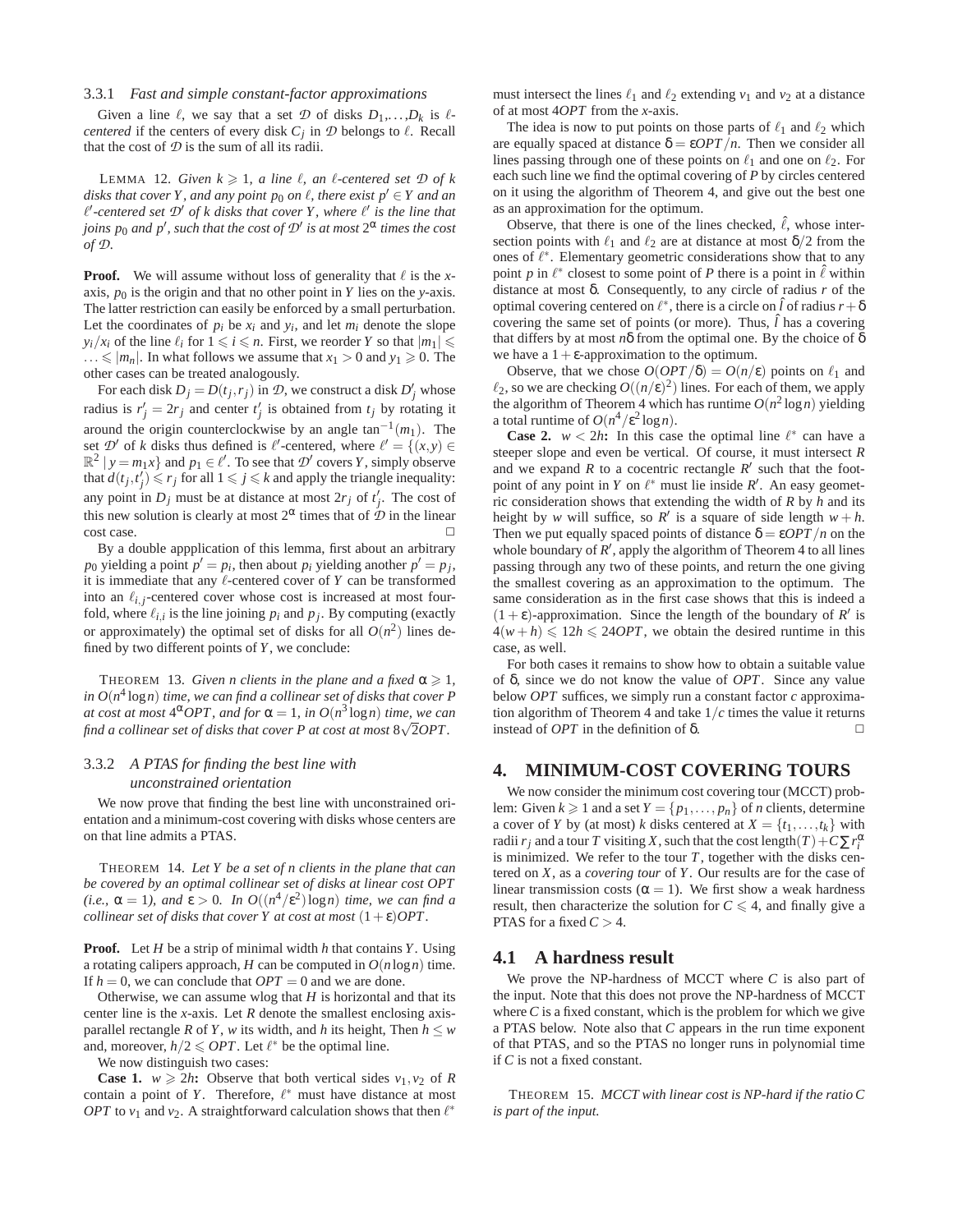**Proof (sketch).** We show a reduction from HAMILTON CYCLE IN GRID GRAPHS. Given a set of *n* points on a grid, we construct an instance of MCCT in which each of the given points is a client. We set *C* to be larger than 2*n*. We claim that the grid graph has a Hamilton cycle if and only if there is a tour *T* visiting a set of disk centers with radii *ri* whose cost is at most *n*.

Clearly a Hamilton cycle in the grid graph yields a tour of cost *n* with each client contained in a disk of radius 0 centered at that point.

Conversely, suppose we have a tour whose cost (length plus sum of radii) is at most *n*. Note that no two clients can be contained in a single disk, as such a disk must have radius at least 0.5, and thus its contribution to the cost  $C \cdot r_i > 2n \cdot 0.5 = n$  contrary to our assumption. Next we want to show that each disk in an optimal solution is centered at the client it covers. Suppose this is not the case, there is some client *j* which is covered by a disk centered at  $c_i \neq j$ . Let the distance between client *j* and the center of the disk covering it be *d*. Now consider an alternate feasible solution in which the tour visits  $c_j$  then *j* then back to  $c_j$ , covering *j* with a disk of radius 0. No other client is affected by this change, as the disk only covers point *j*. The cost of the new solution is the cost of the original (optimal) solution  $+2d - Cd$  as we add 2*d* to the length of the tour, but decrease  $C \sum r_i$  by  $Cd$ . Since  $C > 2$  the new solution is better than the original optimal solution, a contradition.  $\Box$ 

## **4.2** The case  $C \leq 4$ : The exact solution is **a single circle**

THEOREM 16. *In the plane, with a cost function of* length $(T)$  +  $C\sum r_i$  *and*  $C \leq 4$ *, the minimum-cost solution is to broadcast to all clients from the circumcenter of the client locations and no tour cost.*

The proof rests on the following elementary geometry lemma (whose proof is omitted here).

LEMMA 17. *For three points p, q and r in the plane, such that the triangle pqr contains its own circumcenter, the length of a trip from p to q to r and back to p is at least* 4*r where r is the circumradius of the points.*

**Proof of Theorem 16.** Let  $r(X)$  and  $r(Y)$  denote the minimum radius of a circle enclosing *X* or *Y*, respectively. Let *T* be a covering tour of *Y*, *X*  $\subseteq$  *T* be the set of disk centers and  $r_j$  their radii. Finally, let  $r_{\text{max}} = \max_j r_j$ .

By the triangle inequality, Lemma 17 implies that the length( $T \geq$  $4r(X)$ . Since the tour visits all the centers in X and the disks centered at *X* cover *Y*, we have  $r(Y) \le r(X) + r_{\text{max}}$ . By definition, the cost of *T* is length $(T) + C \sum_j r_j$ , which by the observation above is at least  $4r(X) + C\sum_j r_j \geq 4r(X) + Cr_{\text{max}}$ . The assumption  $C \leq 4$ then implies that it be at least  $C(r(X) + r_{\text{max}}) \geqslant Cr(Y)$ , which is the cost of covering by a single disk with a zero-length tour.  $\Box$ 

## **4.3 The case** *C* > 4**: A PTAS**

We distinguish between two cases for the choice of transmission points: they may either be arbitrary points in the plane (selected by the algorithm) or they may be constrained to lie within a discrete set *T* of candidate locations.

The constant *C* specifies the relative weight associated with the two parts of the cost function – the length of the tour, and the sum of the disk radii. If *C* is very small ( $C \leq 4$ ), then the solution is to cover the set *Y* using a single disk (the minimum enclosing disk), and a corresponding tour of length 0 (the singleton point that is the center of the disk). If *C* is very large, then the priority is to minimize the sum of the radii of the *k* disks. Thus, the solution is to compute a covering of *Y* by *k* disks that minimizes the sum of radii (as in [19]), and then link the resulting disk centers with a traveling salesman tour (TSP). (In the case that  $k \ge n$ , the disks in the covering will be of radius 0, and the problem becomes that of computing a TSP tour on *Y*.) Note that our algorithm gives an alternative to the Lev-Tov and Peleg PTAS [19] for coverage alone.

Our algorithm is based on applying the *m*-guillotine method [20], appropriately adapted to take into account the cost function and coverage constraint.<sup>1</sup> We need several definitions; we largely follow the notation of [20]. Let  $G = (V, E)$  be an embedding of a connected planar graph, of total Euclidean edge-length *L*. Let *D* be a set of disks centered at each vertex  $v$  of *G* of radius  $r_v$ . We refer to the pair  $(G, D)$  as a *covering network* if the union  $\bigcup_{v \in V} D_v$  of the disks covers the clients *Y*. We can assume without loss of generality that *G* is restricted to the unit square *B*, i.e.,  $\bigcup_{e \in E} e \subset int(B)$ .

Our algorithm relies on there being a polynomial-size set of candidate locations for the transmission points that will serve as the vertices of the covering tour we compute. In the case that a set *T* of candidate points is given, this is no issue; however, in the case that the transmission points are arbitrary, we appeal to the following grid-rounding lemma (proved in the full paper).

LEMMA 18. *One can perturb any covering network* (*G*,*D*) *to have its vertices all at grid points on a regular grid of spacing*  $\delta = O(\varepsilon \cdot \text{diam}(S)/n)$ , while increasing the total cost by at most a *factor of*  $(1+\epsilon)$ *.* 

An axis-aligned rectangle,  $W \subseteq B$ , is called a *window*; rectangle *W* will correspond to a subproblem in a dynamic programming algorithm. An axis-parallel line  $\ell$  that intersects *W* is called a *cut*.

For a covering network with edge set *E* and a set of disks *D*, we say that (*E*,*D*) satisfies the *m-guillotine property with respect to window W* if either (1) all clients *Y*  $\subset$  *W* lie within disks of  $D$  that intersect the boundary of *W*; or (2) there exists a cut  $\ell$  with certain properties (an *m-good cut with respect to W*) that splits *W* into *W*<sup>1</sup> and  $W_2$ , and  $(E, \mathcal{D})$  recursively satisfies the *m*-guillotine property with respect to both  $W_1$  and  $W_2$ . Due to the lack of space, we cannot give the full definition of an *m*-good cut (see the full paper).

The crux of the method is a structural theorem, which shows how to convert any covering network  $(G, \mathcal{D})$  into another covering network  $(G', \mathcal{D}')$ , such that the new graph  $G'$  satisfies the *m*-guillotine property, and that the total cost of the new instance  $(G', \mathcal{D}')$  is at most  $O((L+CR)/m)$  times greater than the original instance  $(G, \mathcal{D})$ , where *L* is the total edge length of *G* and *R* the sum of the radii of *D*. The construction is recursive: at each stage, we show that there exists a cut with respect to the current window *W* (which initially is the unit square  $B$ ), such that we can "afford" (by means of a charging scheme) to add short horizontal/vertical edges in order to satisfy the *m*-guillotine property, without increasing the total edge length too much.

We then apply a dynamic programming algorithm, running in  $O(n^{O(m)})$  time, to compute a minimum-cost covering network having a prescribed set of properties: (1) it satisfies the *m*-guillotine property (with respect to *B*), which is necessary for the dynamic program to have the claimed efficiency; (2) its disks cover the clients *Y*; and (3) its edge set contains an Eulerian subgraph. This third condition allows us to extract a tour in the end. In the proof of the following theorem (see the full paper), we give the details of the dynamic programming algorithm that yields:

<sup>&</sup>lt;sup>1</sup>The "*m*" in this section refers to a parameter, which is  $O(1/\varepsilon)$ , not the number of servers.